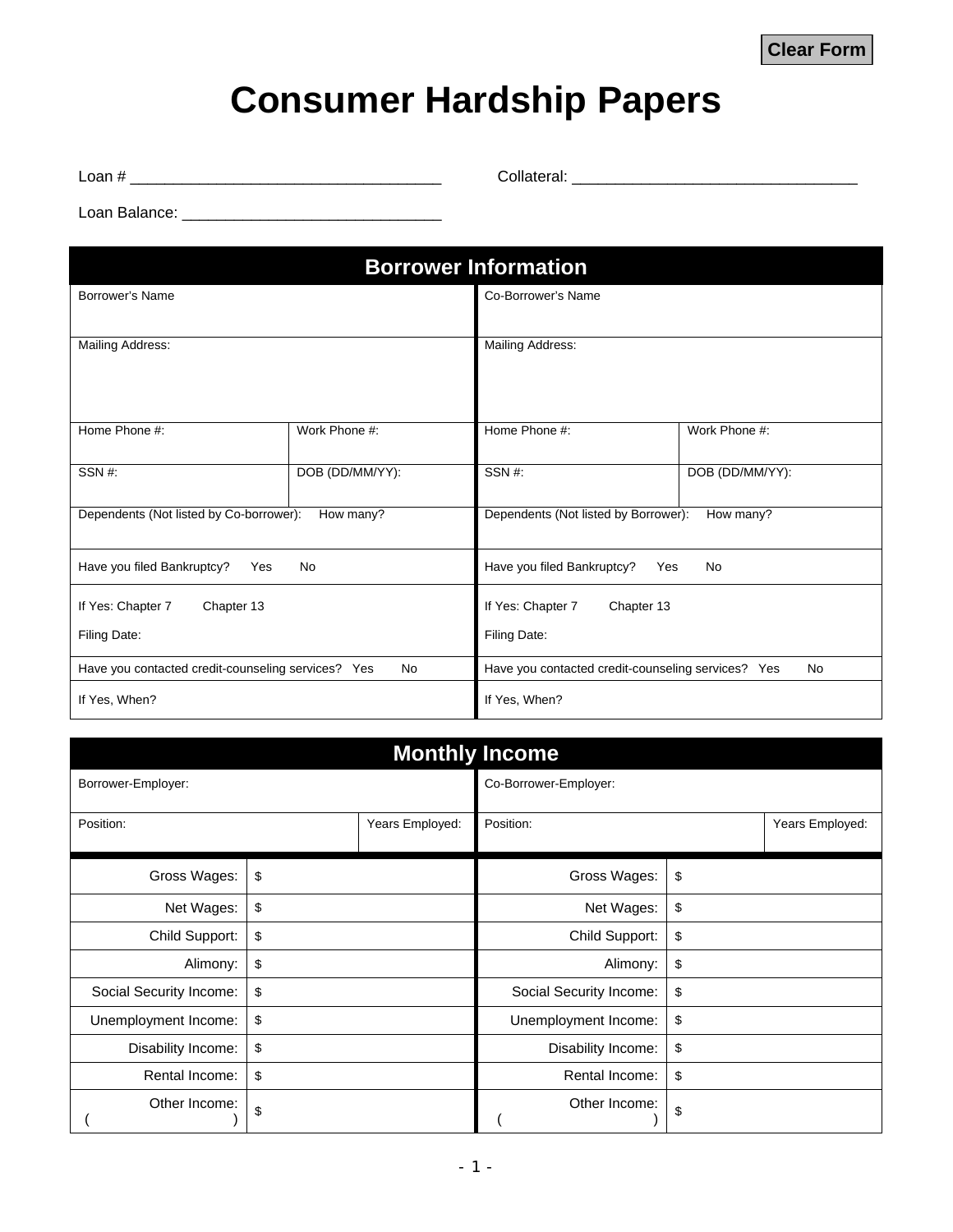| <b>Assets / Liabilities</b>   |                        |                    |                  |  |  |
|-------------------------------|------------------------|--------------------|------------------|--|--|
| <b>Description</b>            | <b>Estimated Value</b> | <b>Amount Owed</b> | <b>Net Value</b> |  |  |
| <b>Personal Residence</b>     | \$                     | \$                 | \$               |  |  |
| Personal Property (Auto/Boat) | \$                     | \$                 | \$               |  |  |
| <b>Checking Accounts</b>      | \$                     | \$                 | \$               |  |  |
| Savings Accounts              | \$                     | \$                 | \$               |  |  |
| IRA/401K/Keogh Accounts       | \$                     | \$                 | \$               |  |  |
| Stocks/Bonds/CD's             | \$                     | \$                 | \$               |  |  |
| Cash Value of Life Insurance  | \$                     | \$                 | \$               |  |  |
| Other                         | \$                     | \$                 | \$               |  |  |
| <b>Totals</b>                 | - \$                   | S                  | \$               |  |  |

| <b>Expenses</b>                  |                        |                    |                   |            |              |  |
|----------------------------------|------------------------|--------------------|-------------------|------------|--------------|--|
| <b>Description</b>               | <b>Monthly Payment</b> | <b>Balance Due</b> | <b>Delinquent</b> | <b>Yes</b> | No           |  |
| First Mortgage                   | \$                     | \$                 |                   |            | $\mathbf{I}$ |  |
| Second Mortgage                  | \$                     | \$                 |                   |            |              |  |
| Rent                             | \$                     | \$                 |                   |            |              |  |
| Auto Loan #1                     | \$                     | \$                 |                   |            |              |  |
| Auto Loan #2                     | \$                     | \$                 |                   |            |              |  |
| Auto Expenses/Gasoline/Insurance | \$                     | \$                 |                   |            |              |  |
| Other Loan 1                     | \$                     | \$                 |                   |            |              |  |
| Other Loan 2                     | \$                     | \$                 |                   |            |              |  |
| Credit Card 1                    | \$                     | \$                 |                   |            |              |  |
| Credit Card 2                    | \$                     | \$                 |                   |            |              |  |
| Credit Card 3                    | \$                     | \$                 |                   |            |              |  |
| Liens (Judgments, Taxes)         | \$                     | \$                 |                   |            |              |  |
| Alimony/Child Support            | \$                     | \$                 |                   |            |              |  |
| Child Care                       | \$                     | \$                 |                   |            |              |  |